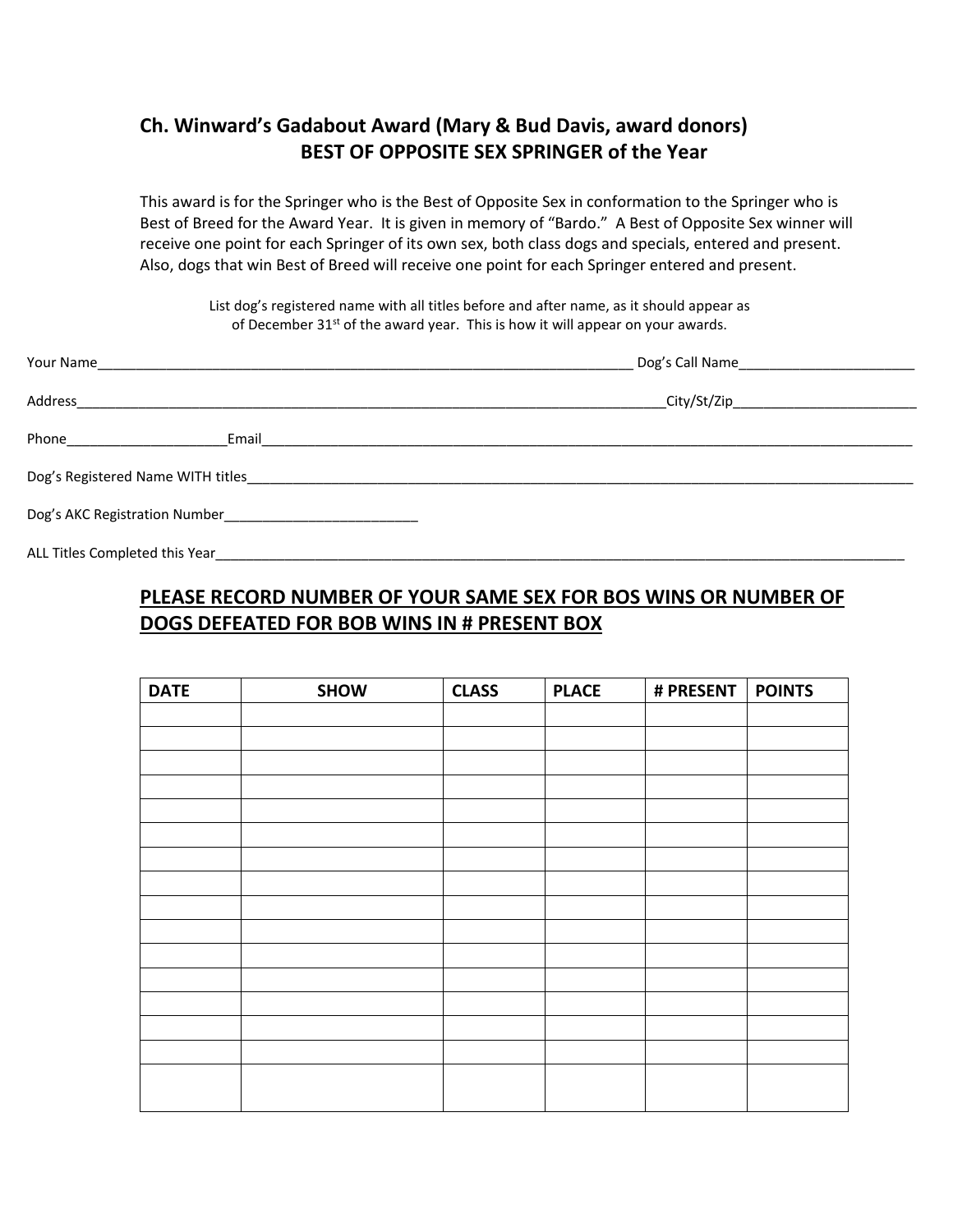## **BEST OF OPPOSITE SEX Springer of the Year (Continued)**

| <b>DATE</b> | SHOW | <b>CLASS</b> | <b>PLACE</b> | # PRESENT   POINTS |  |
|-------------|------|--------------|--------------|--------------------|--|
|             |      |              |              |                    |  |
|             |      |              |              |                    |  |
|             |      |              |              |                    |  |
|             |      |              |              |                    |  |
|             |      |              |              |                    |  |
|             |      |              |              |                    |  |
|             |      |              |              |                    |  |
|             |      |              |              |                    |  |
|             |      |              |              |                    |  |
|             |      |              |              |                    |  |
|             |      |              |              |                    |  |
|             |      |              |              |                    |  |
|             |      |              |              |                    |  |
|             |      |              |              |                    |  |
|             |      |              |              |                    |  |
|             |      |              |              |                    |  |
|             |      |              |              |                    |  |
|             |      |              |              |                    |  |
|             |      |              |              |                    |  |
|             |      |              |              |                    |  |
|             |      |              |              |                    |  |
|             |      |              |              |                    |  |
|             |      |              |              |                    |  |
|             |      |              |              |                    |  |
|             |      |              |              |                    |  |
|             |      |              |              |                    |  |
|             |      |              |              |                    |  |
|             |      |              |              |                    |  |
|             |      |              |              |                    |  |
|             |      |              |              |                    |  |
|             |      |              |              |                    |  |
|             |      |              |              |                    |  |
|             |      |              |              |                    |  |
|             |      |              |              |                    |  |
|             |      |              |              |                    |  |
|             |      |              |              |                    |  |
|             |      |              |              |                    |  |